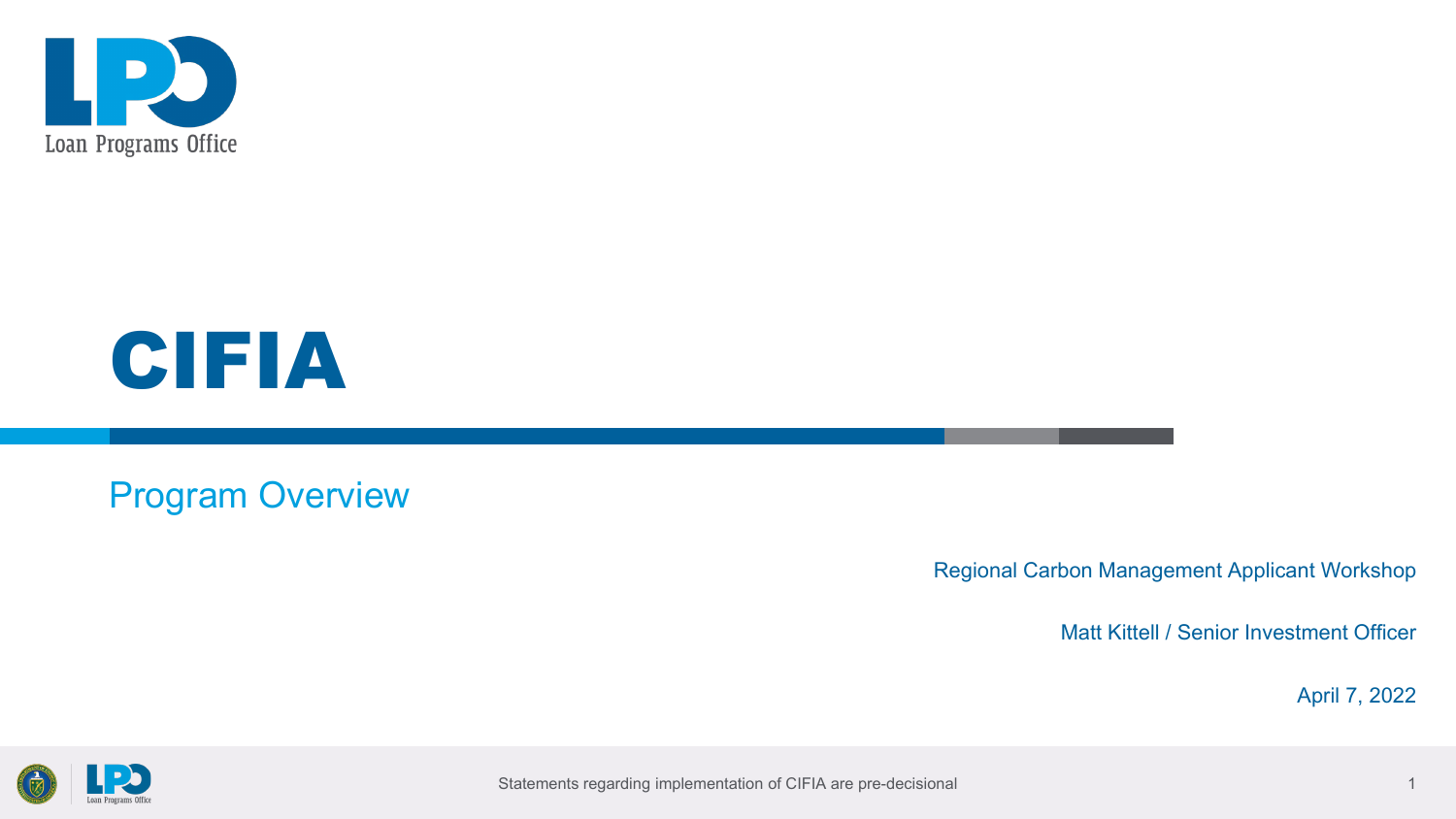

## What is CIFIA

Section 40304 of the Infrastructure Investment and Jobs Act of 2021

- Carbon Dioxide Infrastructure Finance and Innovation Act (CIFIA).
	- Authorized \$2.1 billion in "credit subsidy" for "common carrier" CO2 transportation "infrastructure".
- "Credit subsidy" is NPV of estimated long-term cost to the Federal gov't of the credit instrument (i.e., a risk-based fee).
	- *\$2.1 billion in credit subsidy implies potential lending authority of \$20+ billion (minus potential grants).*
- "Common carrier" means a transportation infrastructure operator or owner that:
	- *Publishes a publicly available tariff containing the just and reasonable rates, terms, and conditions of nondiscriminatory service; and*
	- *Holds itself out to provide transportation services to the public for a fee.*
- "Infrastructure" includes pipeline, shipping, rail, or other forms of infrastructure and equipment to transport or handle  $CO<sub>2</sub>$  from anthropogenic sources or ambient air.

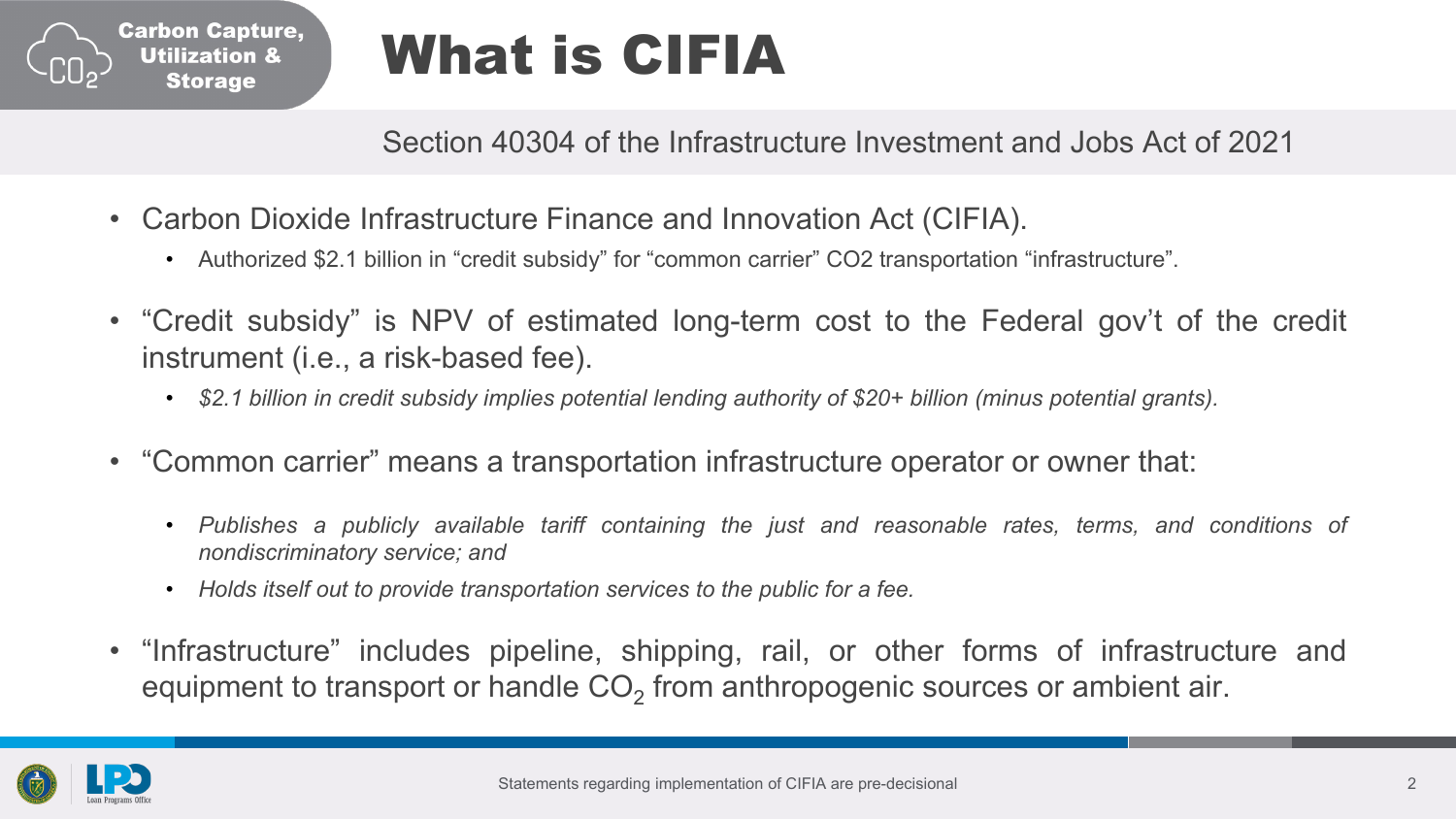

# Status of Implementation

Target Launch on October 1, 2022

- Being implemented by DOE's Office of Fossil Energy and Carbon Management (FECM) and Loan Programs Office (LPO).
	- FECM technical and industry expertise, grant administration infrastructure.<br>• LPO project finance expertise, loan service infrastructure.
	-
- Stakeholder outreach underway.
- Coordinating with related Federal programs and initiatives.
- Developing guidance document and online resources for applicants.
- Goal to begin accepting Letters of Interest in October 2022.

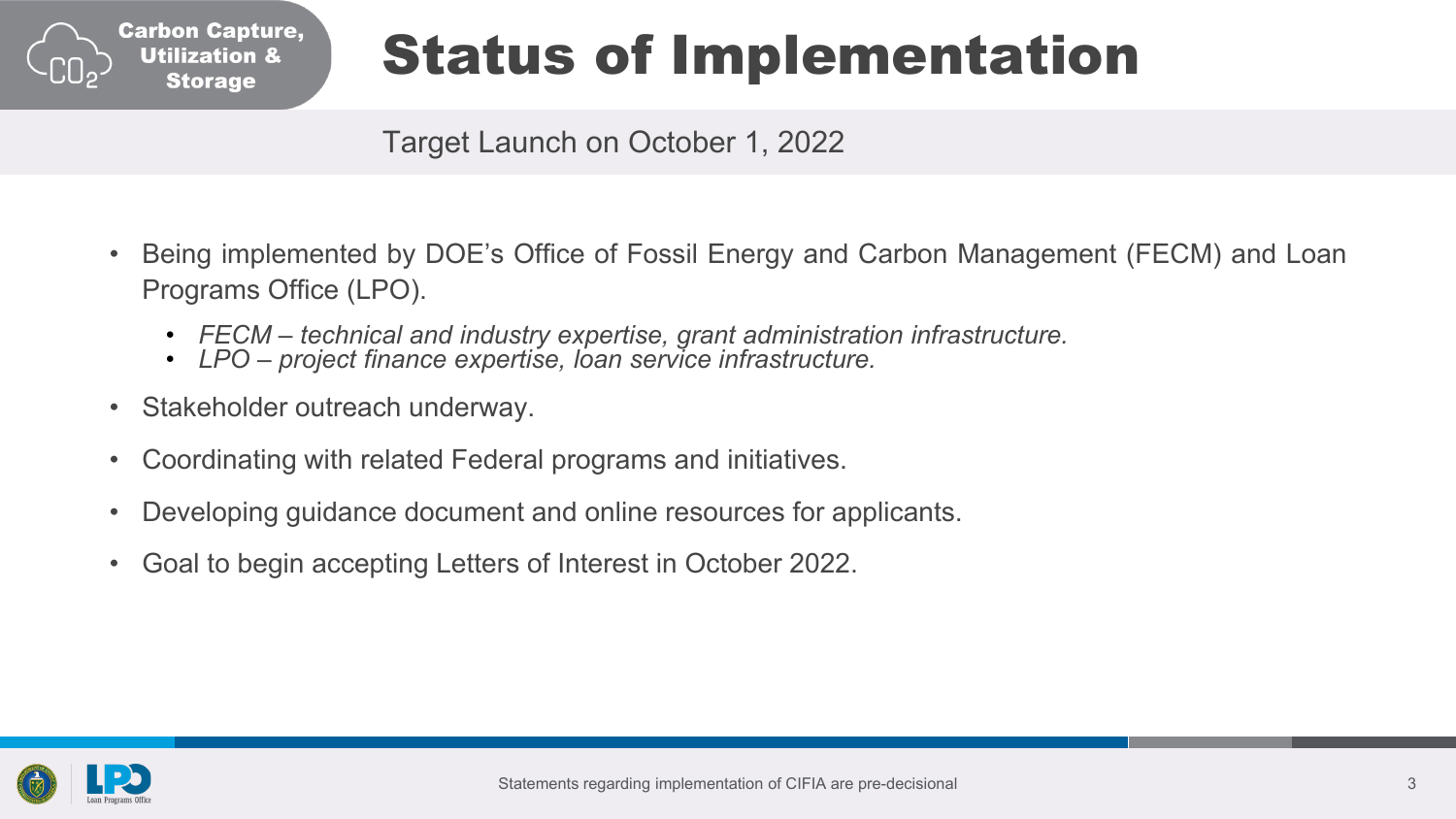

# Pathway to Funding

#### From Application to Maturity

- FECM and LPO (DOE) conduct pre-application consultations with project sponsors.
- Invited project sponsors submit a "Letter of Interest" to DOE with project information including:
	- *Location, purpose, and cost;*
	- *Financial plan, credit request, and obligor; and*
	- *Status of environmental review.*
- Invited project sponsors may then submit an "Application" to DOE with information required for due diligence and underwriting.
- Successful projects enter into "Master Credit Agreements" with DOE.
- Approved Master Credit Agreements may then be converted into financing documents.
- DOE administers post closing phases of the financing.

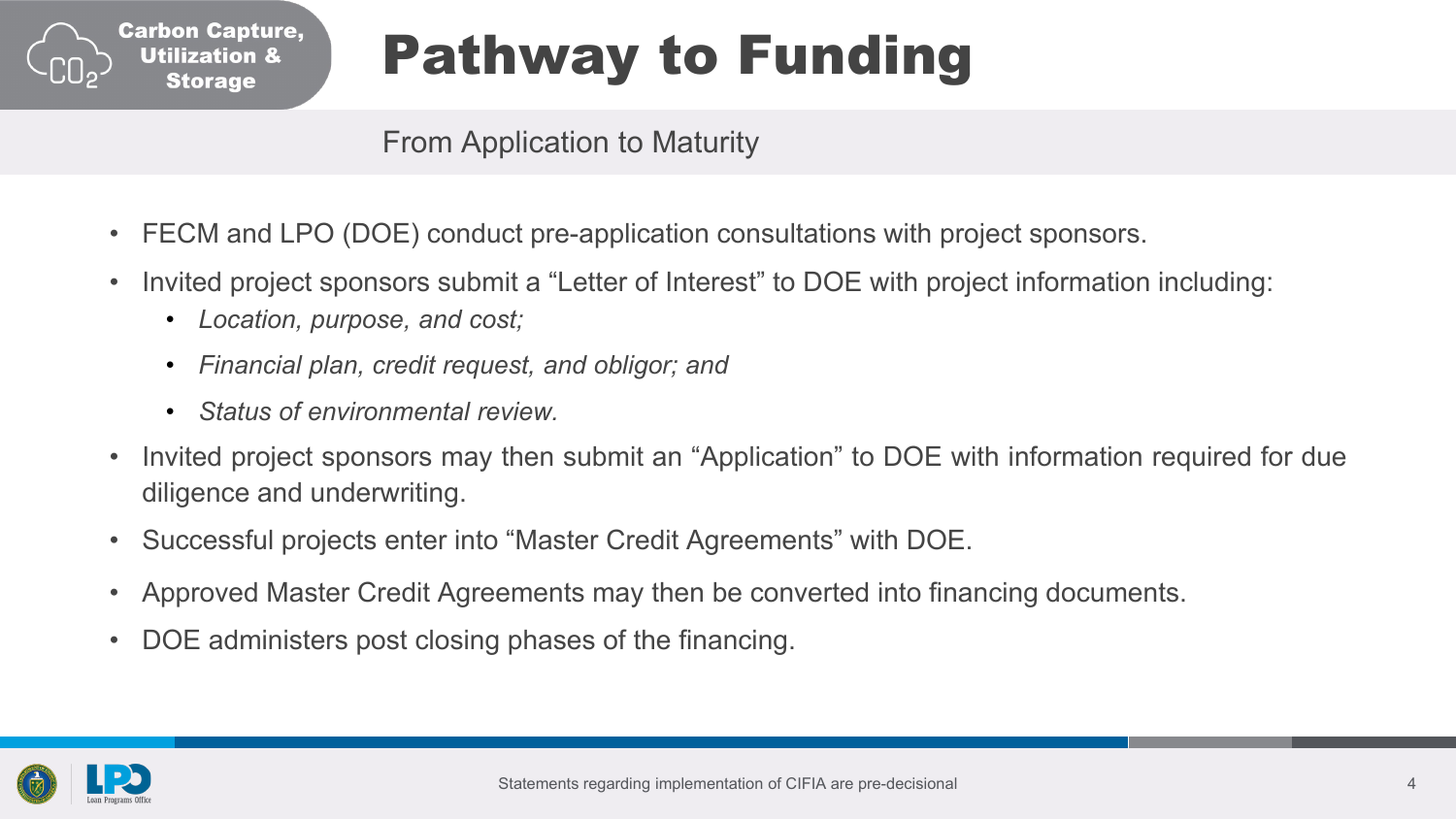

## Selection Criteria

Four Key Criteria

- 
- Eligible project.<br>• Common carrier transportation infrastructure for anthropogenic and ambient CO2.<br>• Total project costs of at least \$100MM.<br>• Maximum U.S. produced iron, steel, and manufactured goods.
	-
	-
- -
- Reasonable prospect of repayment.<br>• Strength of forecasted cash flows.<br>• Financial strength of obligor, investors, and strategic partners.<br>• Metrics/analyses used by private lenders and credit rating agencies.
	-
- 
- Siting.<br>• Proximity to a major carbon dioxide-emitting region of the United States.<br>• Proximity to existing infrastructure corridors.<br>• Proximity to industrial carbon capture hubs.<br>• Level of local, regional, state suppo
	-
	-
	-
- -
- Readiness to proceed.<br>• Status of permitting.<br>• Ability to start construction no more than 90 days after closing on DOE financing.

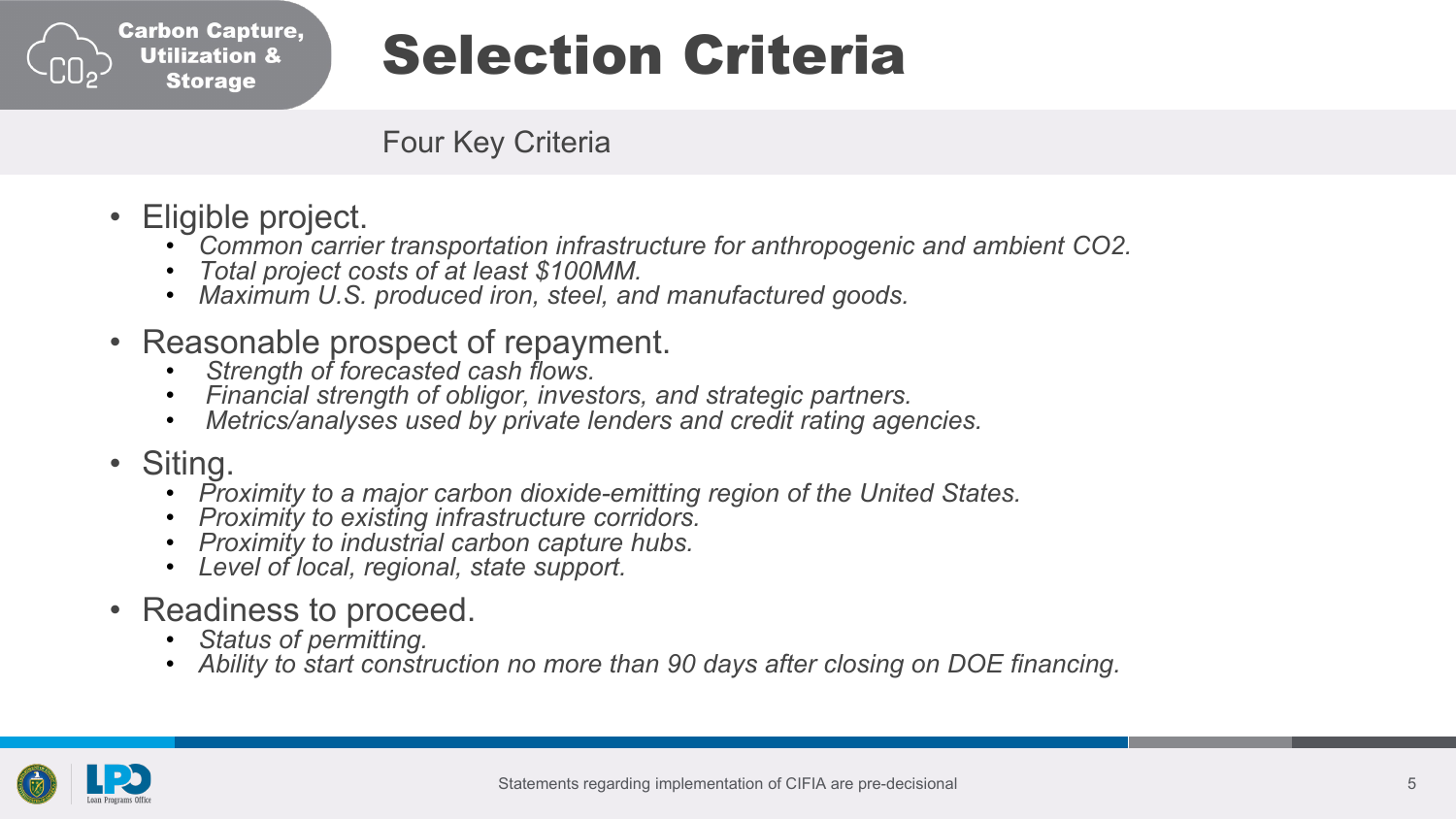



Key Financing Terms from Regulation

- Eligible costs include:
	- *Development and construction phase.*
	- *Transaction costs and capitalized interest.*
	- *Refinance of other project financial obligations.*
- Tenor earlier of a) 35 years after substantial completion and b) the useful life of project.
- Debt to equity ratio max of 80/20 relative to eligible project costs.
- Interest rate not less than U.S. Treasury securities rate for similar maturity to secured loan.
- Timing:
	- *Financial close within four years of Master Credit Agreement.*
	- *Scheduled loan repayments begin not later than 5 years after substantial completion.*
- General requirements:
	- *Standard covenants, reps, and warranties.*
	- *U.S. gov't is senior secured lender.*
	- *Davis-Bacon wages paid for covered trades.*